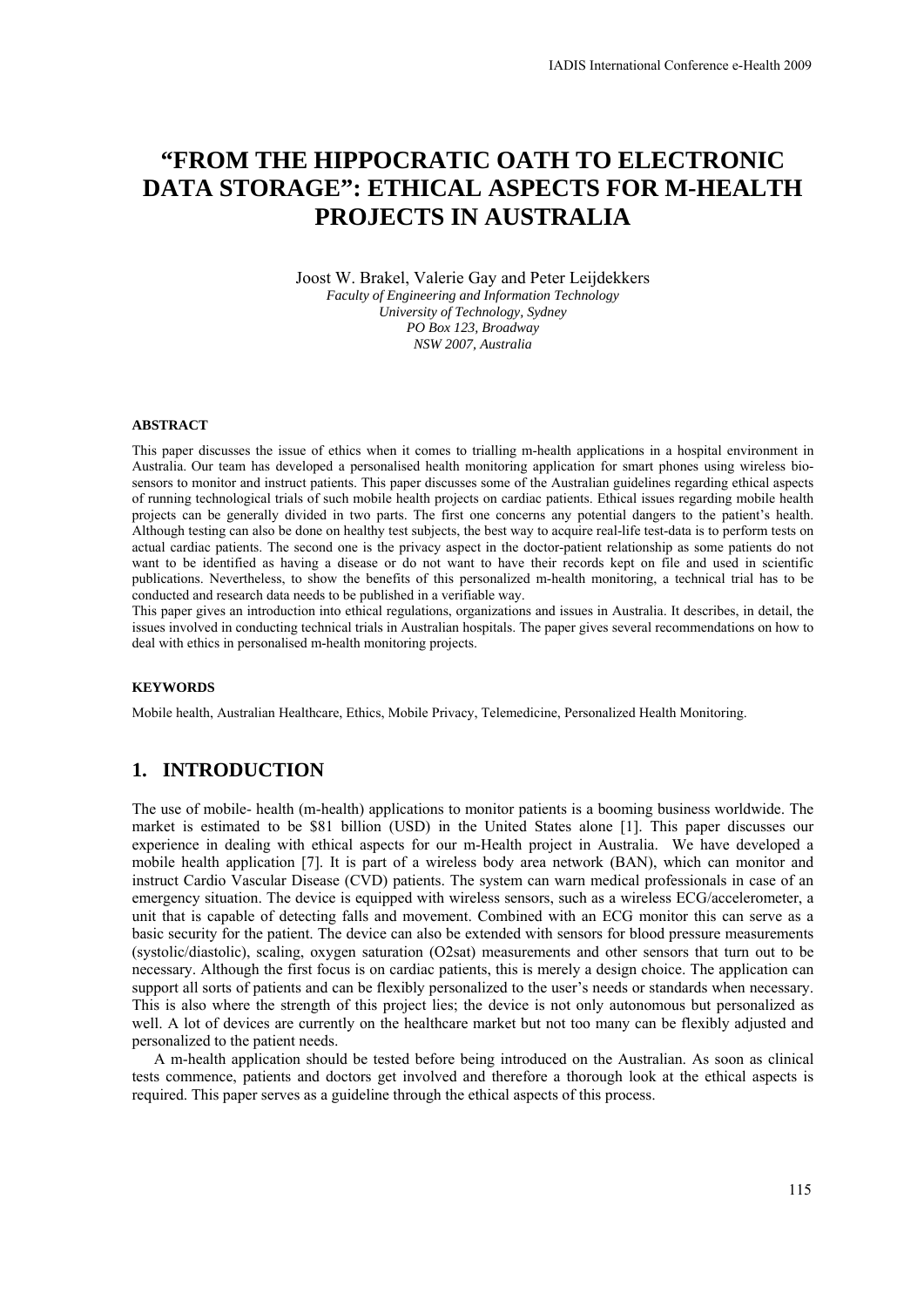The ethical aspects of m-Health projects can be divided into two separate parts. The first part concerns any potential endangerments to the patient's health. Although testing can also be done on healthy subjects, the best way to acquire real-life test-data is to perform tests on real-life cardiac patients. The second part concerns the privacy issue. There is a strong privacy aspect in the doctor-patient relation and some patients do not want to be identified as having a disease or do not want to have their records kept on file and used in scientific publications. Nevertheless, to show the benefits of this project a research/clinical trial has to be conducted and the research data has to be published in a verifiable way.

The first section will give a brief introduction into ethical regulations, organizations and issues in Australia. The second section will go into detail about conducting trials in Australian hospitals. The third section will address the guidelines and regulations presented by the NSW universities when it comes to research involving human beings. This paper will conclude with some recommendations on how to deal with ethical aspects in Australian m-Health projects, although most principles are globally applicable.

#### **2. ETHICS IN RESEARCH INVOLVING HUMANS IN AUSTRALIA**

Ethics is derived from the Greek word 'ethos', meaning habit or custom and that is exactly what it is about. Ethics in healthcare has a strong connection with the Hippocratic Oath, pledged by graduating medical professionals since the 11th century, but possibly earlier. The Oath has been, like ethics, updated throughout the centuries. The modern version dates from 1964; generated by Dr. Louis Lasagna. The Oath always contained, and still does, a lot of ethical issues. E.g. the modern Oath states [9]:

"*I will respect the privacy of my patients, for their problems are not disclosed to me that the world may know. Most especially must I tread with care in matters of life and death. If it is given me to save a life, all thanks. But it may also be within my power to take a life; this awesome responsibility must be faced with great humbleness and awareness of my own frailty. Above all, I must not play at God.*"

Most ethical committees, guidelines and standards in healthcare are directly derived from the Conference of Helsinki, held in 1964 by the World Medical Association (WMA). Australia has, like most Western countries, also ratified the conference statements and is therefore obliged to follow and implement them in their healthcare and legal system. The main conference statement is twofold and states that ethics are there to protect human beings as well as serving as a guideline throughout research for Good Clinical Practice (GCP) [18].

Nowadays, the standards provided by the Helsinki Conference, which were actually assembled in Scotland, are loosely based on the Belmont Report [15] from 1979. The Belmont report identifies three basic ethical principles for researchers. These three principles are summarized under the topic names 'respect', 'benefice' and 'justice'. In general, at this juncture, respect means that every human being in a research has to be treated as an autonomous individual and that researchers have to take care and are responsible for people who are not (or less) able to make their own well-based decisions. The meaning of 'benefice' is twofold and broader than the original intention of the word. In the context of the Belmont Report it means:

- a) do no harm (derived from the Hippocratic Oath) and
- b) try to maximize possible benefits and minimize possible harms. The term justice relates to "fairness in distribution", with regards to both the burden and the profits derived from the research. No research subject should get an unequal treatment by comparison with others nor should any researcher benefit more from the research than he or she has put effort into it.

There are numerous agencies and organizations working on the ethics topic in Australia, all of them with their own point of view, mission statements and rules. It would go beyond to the scope of this paper to discuss them all. We focus on the guidelines from two major organizations that deal with ethics in trials.

The first organization that comes into play is the Australian Government with their counseling division, The National Health and Medical Research Council (NHMRC) [14]. It resorts under the Ministry of Health and Aging. The NHMRC also has a subcommittee called the Australian Health Ethics Committee (AHEC), but all large decisions and publications go through the NHMRC, therefore the main focus will be on them. Furthermore, the NHMRC (currently) consists of twenty-nine experts and advises both the Australian government, as well as the private sector, on ethical issues and legislation on a regular basis. It is difficult to state when the help of the NHMRC might be required and when it turns out to be superfluous. The NHMRC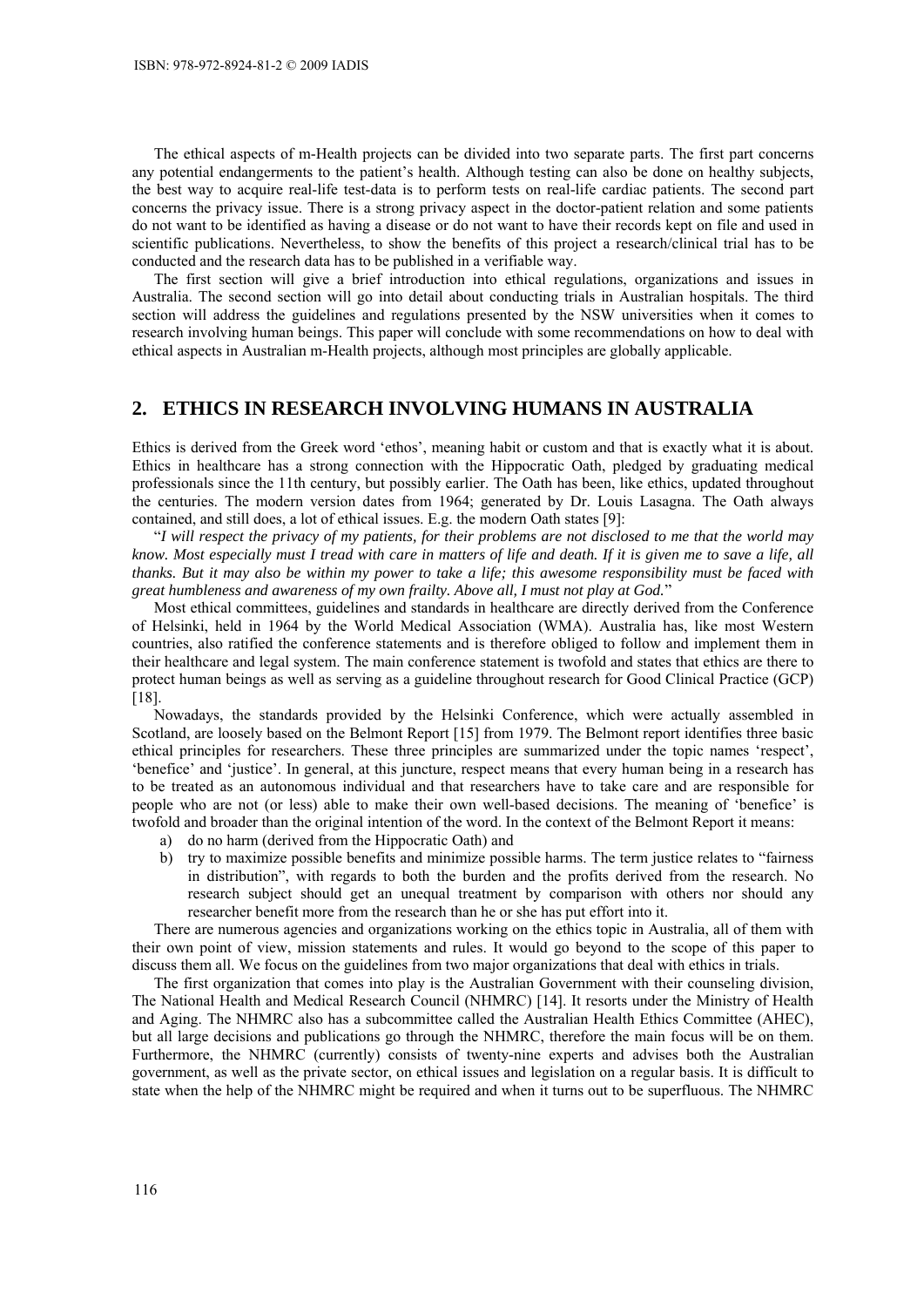therefore holds the definition that its counseling and advice is required whenever a (scientific) research significantly *"(…) involves or impacts upon humans."* 

The second organization is the Australian Medical Association [2], the largest organization for registered medical practitioners and medical students. From their mission statement it can be read that: *"The AMA exists to: (...) promote and advance ethical behavior by the medical profession and protect the integrity and independence of the doctor/patient relationship (…)".* The AMA would like to profile itself as having good ethical guidelines following both the governmental statements as the medical professionals' Oath of Hippocrates.

It was expected that patient organizations like Diabetes Australia and the National Heart Foundation Australia were frequently asked to cooperate in a diversity of clinical trials. They either do not have procedures in place for ethical guidelines or they rely on the knowledge and guidelines from the medical professionals and hospitals. Either way, both their websites speak about the attention ethics should get, but neither one of them has any guidelines for their members and/or users online on their website [13] [5].

Before an identification of the guidelines for clinical trials can be made, it is necessary to see what a clinical trial exactly is and what types of medical trials are used in (medical) research. First of all, a distinction must be made between therapeutic and non-therapeutic trials. The first one will actually give possible benefits to the patient in question, the second one will (only) give knowledge and insights to the people (medical professionals, patients) involved. From this distinction a follow-up is constructed when it comes to the difference between clinical and non-clinical trials. A clinical trial is a trial that closely cooperates and/or intervenes with the care already received by the patient. A clinical trial can thus be seen as an extra supplement in the treatment process. A non-clinical trial is a trial where only the device/unit/medicine/etc. that has to be tested is used, without any other related medical treatment for the patient.

The Australian legislation on ethics states that every company, organization or research facility, which is involved in running tests with human beings, is required to have its own ethical committee, called a Human Research Ethical Committee (HREC). If a research group is formed in close cooperation between organizations, they are allowed to have a shared HREC. Nevertheless, every organization is responsible for its own (part of the) HREC, whether it is a shared one or not. Every organization is legally responsible for the tasks performed and the decisions made by its HREC. The main tasks of the HREC's are advising researchers on ethical processes and issues during an initiating or ongoing research. Some tasks might be, reviewing research proposals, giving permission to start a research, stopping a research, making company policies, developing ethical guidelines and complaint management. HREC's in Australia are monitored by the AHEC and are obliged to report on annual basis in the form of a written account. The AHEC gives an annual report to the NHMRC based on the information and reports they have received from the public HREC's. This information is used by the NHMRC for statistical purposes, as well as redeveloping and adjusting the ethical guidelines for research involving humans. Sometimes ethical interests may conflict with the legal system of a country. The guidelines state that if under any circumstances it is the case, legal issues always override ethical issues, thus coming in the first place.

Although 'endangering' patients is a broad description, it is also an obvious one. Medical devices can endanger and harm patients later on in the routine use phase if for some reason they malfunction, but this can also already happen during the testing process. This endangerment can consist of malfunctioning of the m-Health prototype (software, network and/or hardware errors), wrong operation by the medical experts, wrong operation by patients or simply wrong expectations. Specifically in the United States a lot of medical monitoring devices contain the text: "This is not a life saving device". Whether this is to prevent potential claims or just because the medical device really is not a life saving device is unknown to the authors. Giving a false alarm is also considered as a malfunction of the device but will not directly cause any harm to the patient. Giving a lot of false alarms may be potentially hazardous because a medical professional in the emergency central may think that when an alarm sounds it is a false one again, although it is not and the patient actually is in danger.

According to the Australian legislation with regards to the classification of patient data, there are three different categories currently in use, based on the (possible) identification of the data. The first category, and the most important one, is 'identifiable medical data'. In this category the medical record and history are directly traceable back to the patient. The second category is 'potentially identifiable medical data'. Although this personal data is encrypted, it is not done using a one-way encryption key. There is still a possibility of deciphering the encryption and thus tracing the medical data back to a person. The third and last category is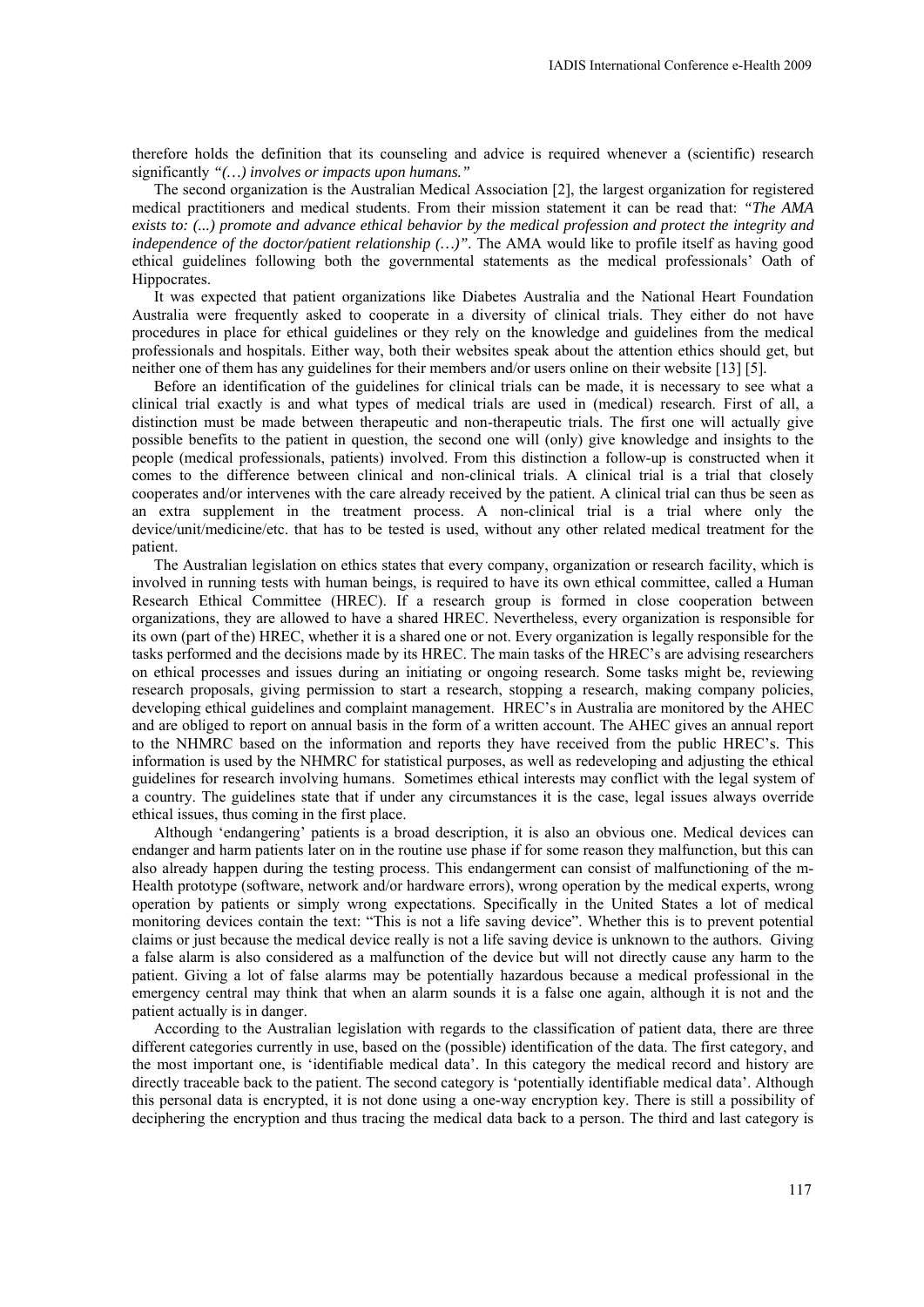'de-identified medical data'. There is absolutely no way of relating to or tracing back this medical data to an actual patient. If a researcher chooses (or is forced to, due to circumstances) to use one of the first two datatypes, he has to motivate to HREC why he couldn't use 'de-identified patient data'.

Privacy is generally described as 'the right to be left alone', [19] but there is a much larger definition. Privacy also entitles a person to have private life, to do things in anonymity. It is described as a fundamental human right. In Australia, as in most civilized countries, the relationship between doctors and patients is kept private. This means that everything the patient tells his doctor, or the doctor finds out during the examination of the patient cannot be foretold without explicit approval from the patient. This results in the fact that researchers are never allowed to use identifiable data in any publication, research or statistics without approval of the patient. Of course there are some cases when public health or safety issues are at stake that a medical professional is allowed to break this commitment and inform appropriate instances without the patient's consent.

Privacy is legislated in Australia through the Privacy Act 1988 [3]. Besides providing a legal structure for privacy issues, the statement also enfolds the, in Australia very well known, eleven Information Privacy Principles (IPP's). The principles can be translated to correspond to medical research. The principles are summarized in the author's own words.

- Principle 1: Data may solely be collected in a legal manner and may not be collected at all unless it is absolutely necessary.
- Principle 2: Researchers need to inform a person, when possible, if his/her data is going to be used in a research, publication, etc.
- Principle 3: Researchers are only allowed to collect data that is relevant to their research. They are obliged to dispose any 'collateral' gathered data.
- Principle 4/5/6: Researchers are responsible for the process of gathering and storing the medical data used in their research.
- Principle 7/8: Data used for research has to be accurate and has to be kept accurate. Inaccurate data should not be used or be identifiable as such.
- Principle 9: Only use data if it is useful and serves a purpose that corresponds to the research.
- Principle 10/11: Data provided to third party members, this includes giving insights, should follow the corresponding guidelines. And moreover, only relevant information may be provided.

If for some reason it turns out to be impossible for a researcher to meet the requirements provided by [3] or its IPP's, the researcher needs to communicate this to the HREC. The HREC needs to give explicit clearance for the researcher to continue his research.

# **3. CONDUCTING TECHNOLOGICAL TRIALS**

A lot of companies and committees give advice on how to conduct a good trial in an ethically responsible way. Of course a lot also is based on common sense. Even more guidelines and statements are available throughout the Internet. Nevertheless, in Australia most guidelines are based on some fundamental documents provided by the government. The documents of direct relevance for m-health projects are

- National Statement on Ethical Conduct in Research Involving Humans [10],
- Guidelines under Section 95 of the privacy Act 1988 [12],
- The Privacy Act 1988 [3],
- ISO 14155 Clinical Investigation of Medical Devices for Human Subjects" [8]
- Joint NHMRC/AVCC statement and Guidelines on Research Practice [11].

Every guideline mentions the fact that above all, researchers should practice respect and integrity towards the test subjects in their trials. The three principles from the Belmont report are repeated over and over again. It comes down to the fact that in trials, as in most research, it is utterly important to be reasonable and sensible when it comes to the degree of burden for the test subjects and the profits for the researchers (justice and benefice). Here the term of justice has a great overlap in this context with benefice. Above all, it holds for every research, that the advantages must be greater than the disadvantages and this question should be reevaluated every time something substantially changes in the research outline.

When it comes to using patient data/medical records for any other purposes than treatment, consent is always required. If, for some reason (e.g. comatose situation), the patient in currently unable to provide such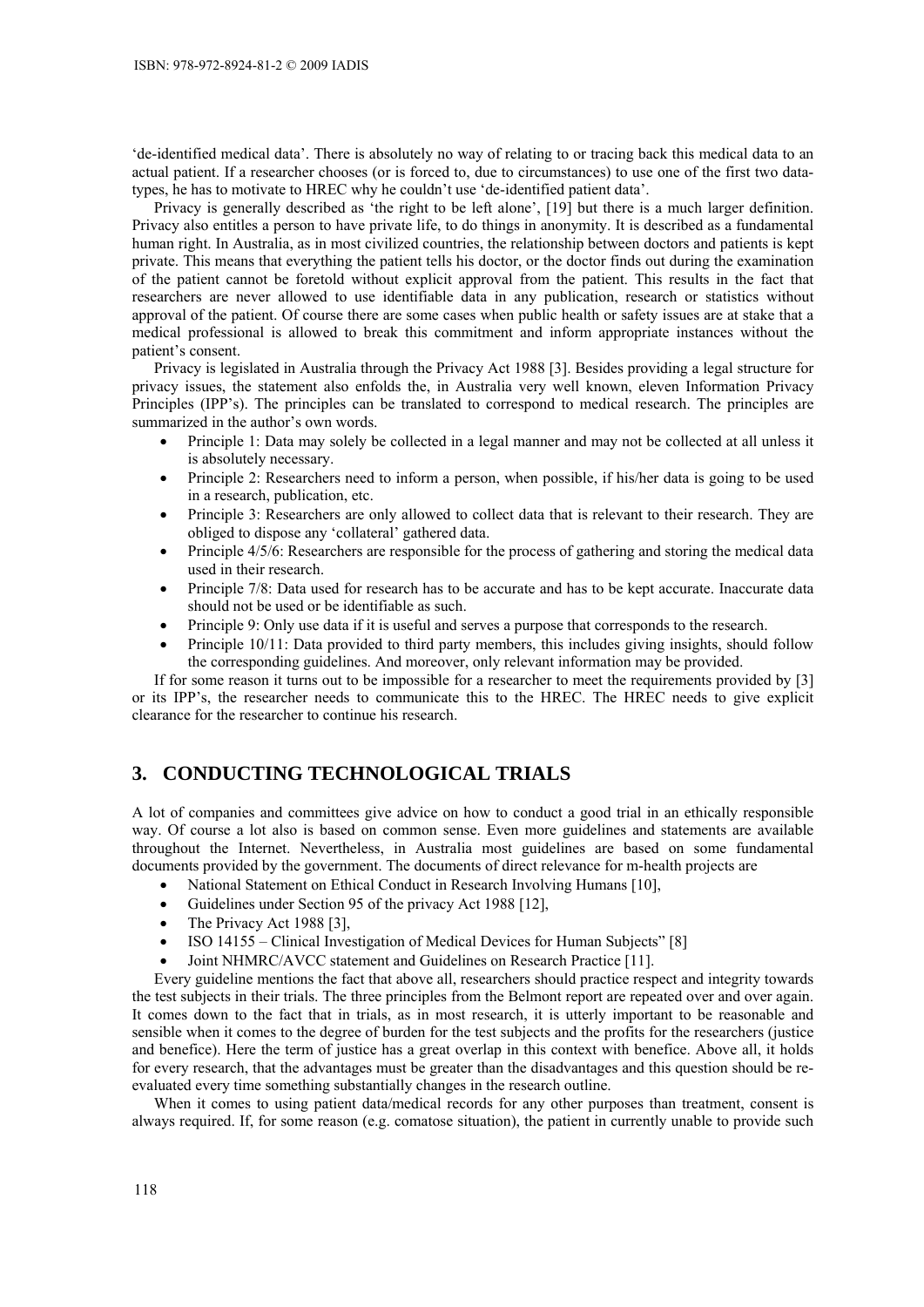an approval, relatives, or other people indicated by Advance Directives (AD's), are allowed to give the approval for the use of the data to the doctor instead. In case the (medical) data is de-identified or gathered at a publicly accessible place, e.g. counting people with prostheses at a railway station, the subject's consent is not required. Although, for the reason of completeness, a doctor can still include it in his/her research. In some communities, e.g. in Australia's indigenous communities, it might be essential to not only ask the patient himself for consent but also the community or a community leader, just to use this one patient's data. It is the responsibility of the researcher to discover whose consents are required for the test subject to participate safely in a research.

An important fact, that needs to be emphasized explicitly, is that when it comes to using patients in a research, patients are always allowed to stop at any time they want. The patient also needs to be informed fully in advance of the research on what the consequences are for stopping a program in the midst of the research curriculum. Of course, the patient also holds the right at all times, to refuse participation and moreover, it is of ethical importance that this does not change the doctor-patient relationship in any possible way. Before a research commences, a researcher is required to be absolutely sure that he explained everything related to the research to the test subject ('s relatives) that might be of his (future) interest. A research can never start without the patient knowing everything he has to know, including of course the purpose of the research. This previous statement is included into the guidelines to help preventing patient from getting false hope, i.e. patients should know what reality is, what to expect and know that panacea aren't invented yet. This is one of the toughest aspects when it comes to ethical issues.

All the conditions mentioned above should be verified by the company's HREC. The HREC holds the responsibility to end a research or give a green light for continuation. A trial can never start without the approval and 'go ahead' from a company's HREC. The AHEC's guidelines state that in trials the researcher is responsible for de-identifying the patient data. This is a peculiar situation; one would expect that the doctor (being the supplier of the medical data, as well as the gatekeeper) would be the one responsible for this task. Perhaps this is the case because by letting the doctor de-identify the data, too much valuable information might get lost in the process? If Australian employees/citizens (doctor, researcher or both) perform a trial outside of Australia, they should seek both approval from their own HREC as well as from the one, or a similar one, in the country where the research is performed.

Before a trial commences and the HREC gives its approval, the researchers have to present an extensive report containing a research protocol and outline, including worst-case scenarios. Every researcher needs to sign this report and the HREC needs to verify that all persons involved are both qualified and experienced enough to perform the research. Furthermore the researchers are obliged to convince the HREC of the importance and necessity of their trial, for obvious reasons, trials for fun are not allowed. The HREC needs to be a 100% sure of the validity of the data submitted and is required to obtain, as researchers are required to give, regular status updates during the process. Besides keeping the eleven Information Privacy Principles in mind, researchers and the HREC are required to follow the "Personal Privacy Protection in Healthcare Information Systems (AS4400-1995)" [4] act when it comes to data processing and storage.

When it comes to privacy, the HREC has to ensure that the Privacy Act of 1988 is followed thoroughly. This means, amongst other things, that the use of test subjects and their medical data is strictly limited to the purpose of the research it is provided for. The HREC has to guarantee this. If, for some reason, the identity of test subjects is required to be known, or moreover, to be published, the additional guideline of "Privacy in Medical Research 1988" [12] has to be followed. This guideline states that one of the most important things in handling medical data is the traceability of it. Besides the fact that research data needs to be verifiable, it also needs to keep track of where the data has been, currently is and will be in the nearby future. Therefore, the researcher needs to have a list and a protocol in place of everybody who has/might have access to the data and what form of access, e.g. read-only or alternation possibilities as well. Before a research is approved by the HREC, it must be known to this committee what will happen with every piece of data after the research, whether it will be used later on or not. State regulations enforce researchers to keep track of their medical data for at least fifteen years after the research has ended. When a research, for example on new medications, has the potential to develop into hazardous situations after this fifteen year guideline, the government is allowed to require the researchers to maintain the data for several additional years.

The International Organization for Standardization ISO 14155-1/2 provides standard guidelines for performing medical research. Although there are links from the ethical guidelines to the ISO document, the ISO document itself does not really give much information about ethics. The ethics differ too much worldwide to provide a good usable standard for it. Nevertheless, the ISO document gives some good tips on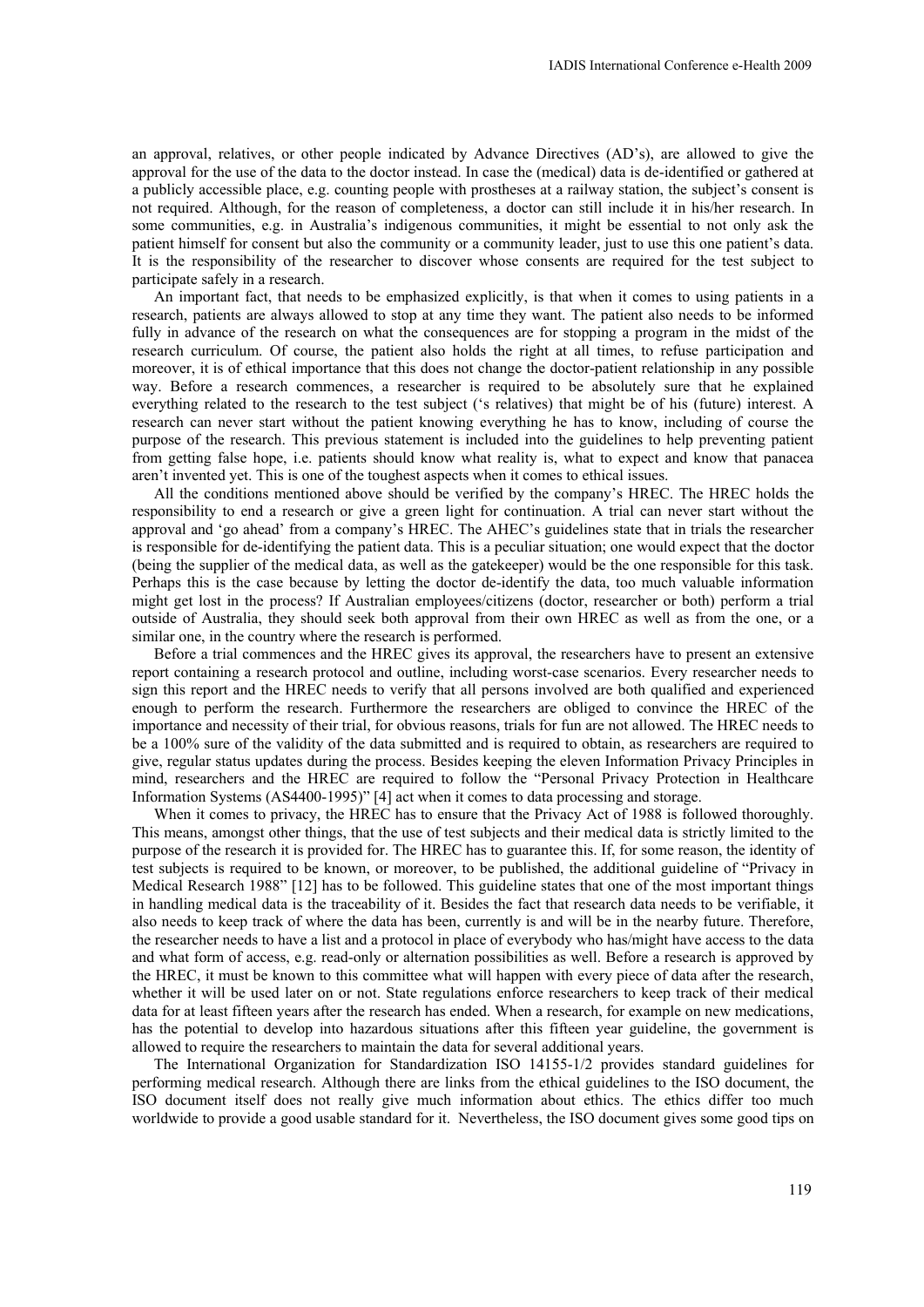how to perform a good medical research and it is worthwhile looking into anyway. Part 1 (ISO 14155-1) discusses the general requirements for conducting a medical research like keeping track of the research data and having a fail-safe system for traceability put in place. Of course, all the requirements that hold for every research, like reproducibility and verification are also thoroughly mentioned. Part 2 (ISO 14155-2) discusses what a report used in and/or describing a medical research should contain; again the relations with ethical aspects are unfortunately limited. The ethical aspects that are mentioned are privacy and information system management. A good advice that will most certainly be supported by the HREC's, is to force researchers to keep comprehensive track of version-changes in the reports and research and let every researcher resign the report when for some reason something changes. The guideline also goes into the reporting of vigilance, which is of course of utter importance when it comes to trials. Their guidelines do not provide walk-troughs for normal trials, possibly because there are too many different kinds and variations of research in this field. That is why the ISO limits is scope to things that can be standardized worldwide, and sticks to topics like report writing. Standardizing ethical aspects worldwide would definitely be a nice idea but is practically undoable.

## **4. ETHICAL GUIDELINES IN NSW UNIVERSITIES**

Our University has, like every research conducting organization in Australia, a HREC installed [17]. It describes guidelines for conducting medical research or other research involving humans. It is a member of the NSW University HREC Network in which fifteen HREC's from universities in New South Wales participate and discuss ethical issues. It can be seen at a glance that the guidelines are directly derived from the National Statement [10] and the Joint NHMRC/AVCC [11] guidelines. Our University stresses out that staff members always have to get consent from the HREC before initiating any research involving humans. In general the HREC requires staff members to file their research when it potentially involves 'dangerous situations', 'privacy related situations', 'ethically sensitive situations' or any other situation that the researcher might think requires approval.

The HREC prioritizes and classifies researches involving humans, according to a risk-assessment schedule for researches, which can be found at [16]. In this schedule there are three distinct categories in use:

- A low-risk category, which is about: *"(…) Anonymous or de-identified surveys, interviews involving non-personal or non-intrusive information".*
- A medium risk category, meant for: *"Research involving children, other organizations (hospitals, schools, private companies), or minority groups, (…) UTS students, (…) deception, covert observation or concealment, (…) ethnographic study".*
- A high risk category: *"Research involving vulnerable populations those whose resources are compromised in some way (i.e. socially isolated, elderly), or who are at risk of being 'over-studied', etc. Research with potential for physical or psychological harm, clinical trials (…)".*

From this it can be easily seen that a m-Health application like ours will be considered a high risk research by the University's' HREC.

Furthermore the university stresses out the importance of following 'natural justice' during any research, meaning as much as a procedural fairness for participating test subjects and involved researchers. The HREC sometimes grants clearance for a research before the actual full application is filed for, but only under very exceptional circumstances. For every other step in the research the UTS has to officially clear the researchers and their research before they can commence.

# **5. CONCLUSION**

Ethics is a topic where most people have an opinion on. Almost everyone has a 'gut-feeling' whether some clinical practice feels right or not. Ethics is not rock solid science, nor is it measurable. It's easy to form an opinion and write a statement accordingly, even in a delicate field like healthcare. The author of this paper likes discussion and has always been interested in ethical issues. Writing a paper about uncolored guidelines provided by government instances turned out to be harder than expected, one really has to keep focused and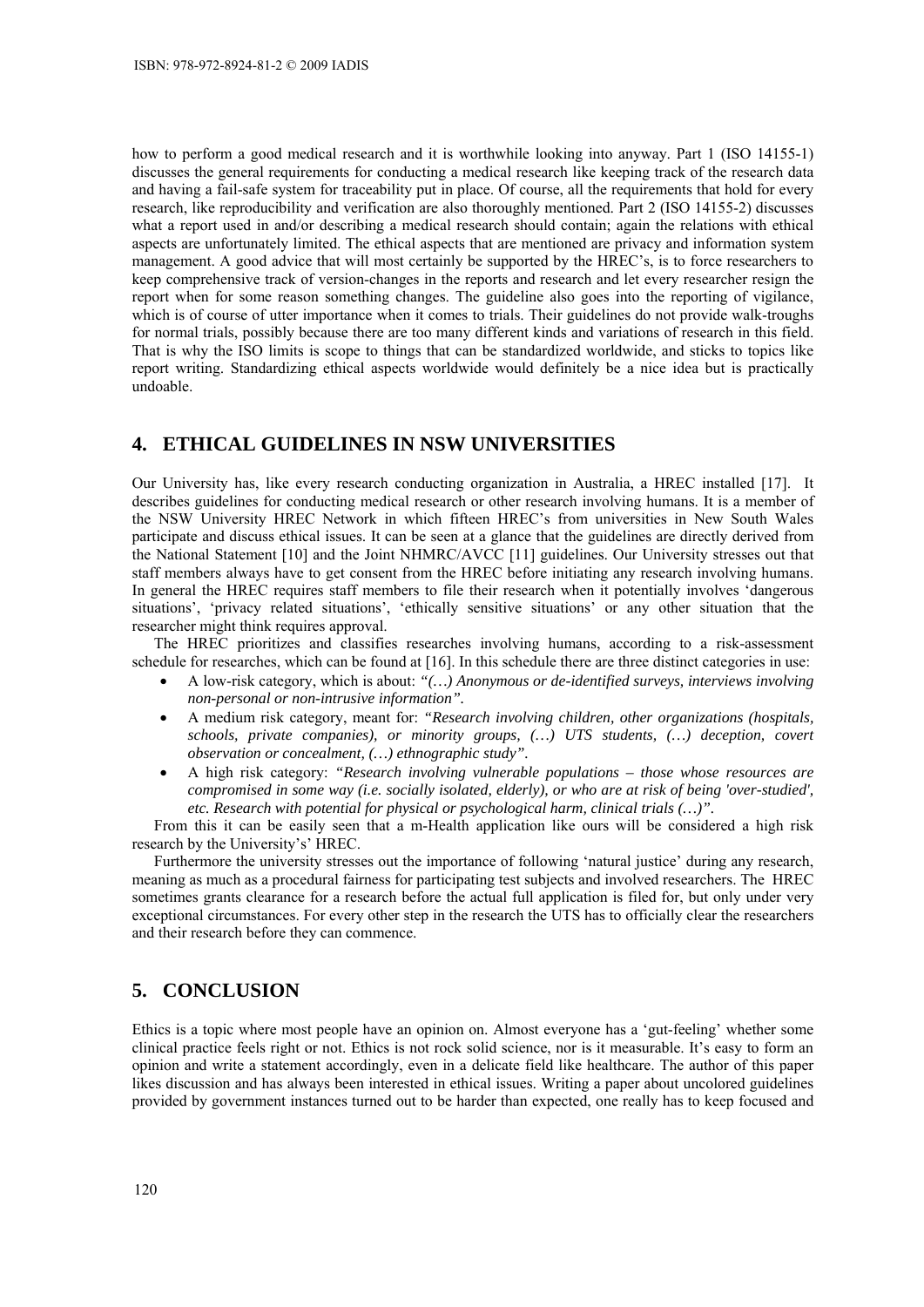not accidentally block out issues that are considered common knowledge or irrelevant by some, but might as well be of great importance to others.

It might be interesting to look into what warning signs have to be present on a medical device to make clear what it is meant for and what its exact capabilities are. As mentioned before, a lot of medical devices in the United States mention "this is not a life saving device". Is this also true for m-health applications? It does not really directly save your life, but can certainly contribute to the procedure. Further research is required on what warning texts should be on the device and in the manual before entering the market.

With regards to our m-Health application, some things might become an issue, like endangering patients. A strong recommendation is to aim for low-risk patients in a first phase. Even if the final focus is the monitoring of high-risk patients, it is expected that low-risk patients will give the same data/results. The only disadvantage is that it might take a while for an event to occur. Of course when weighted against the fact that no high-risk patients' lives are depending on our device, the low-risk patients group prevails. Furthermore, keeping the test subject's identities to the researchers only saves us a lot of trouble. When the diversity of the researchers group is large enough there would be no problem with regards to verification of the research data. Keeping the identities of the patient's secret saves a lot of time and effort and is most definitely the safest solution when it comes to ethics. Some issues like getting consent from a patient are not a big issue since there are enough high-risk cardiac patients in Australia and we believe that a lot of them are more than willing to cooperate.

It would be interesting to verify the actual efficiency and effectiveness of HREC's. A HREC is, for example, required to have a member with a religious background (National Statement, Section 2.6E). Is this really necessary and when is a religious background religious enough? Furthermore, the extensive requirements to the filling of the HREC make it impossible for sole entrepreneurs to perform a trial on their own. You have to be with at least nine people from very various backgrounds to occupy a HREC to fulfill the NHMRC's needs.

The ISO 14155-1/2 document is derived and generated from medical guideline document EN540 (European Standard) in 1996 [6]. When the ISO document is compared to the EN 540, its comprehensiveness is very diminutive. The ISO organization is known for its well guided documents worldwide. Why is there so little medical guideline, especially when it comes to ethics?

It is an ongoing discussion when medical professionals are expected to break their silence with regards to the private doctor-patient relationship when the society or others are in danger. There are some rules and procedures in place, but none of them are very strict and most of them can be explained in an ambiguous way. It would be interesting to have a look at in what cases society's stakes are higher than the patient's interests. As can be read in Section 3, when there is a conflict between the legal system and the ethical system, the justice system overrules the ethical system. Why is this rule put in place? Are the 'legal laws' more important than the ethical ones? And who made this decision? Shouldn't it be the case in a modern society that the rules are there for the people and not the other way around? There is also a contradiction in the guidelines from the government and the one from the AMA. The government states the interests of society always goes above the interests of an individual. The AMA ethical guideline (paragraph 1.2C) states:

 *"Recognize that considerations relating to the well-being of individual participants in research take precedence over the interests of science or society".* 

So for the AMA the individual does go above the society. Of course, it is probably not as black and white as is summarized in their guidelines. Still this would be an interesting point to use for further research.

Ethics is a very dynamic field and differs per country, even per organization or person. Although some ethics are written down in a country's legal system, there is always some space left for different interpretations. Which is good, as can be read in the "are the rules there for the people?" segment in the Recommendations and Further Research section. The government supports discussion on ethical aspects and leaves a lot of things open to be filled in by the research groups themselves. This can be derived from the fact that the government allows companies to constitute their own HREC's.

The basic assumption made by companies, research institutes and the government will always be, that research is performed with the best interests for humanity kept in mind all the time. That reality works a bit differently can already be deducted from the fact that it is necessary to have legislation on this topic. Additional guidelines are necessary and convenient for everyone involved to keep everyone's interests in mind, thus enabling the possibility to gain the highest advantage for everyone.

This paper mainly addresses ethical issues with regards to medical research involving human beings. Nevertheless most principles, statements and guidelines can be read in a much broader sense. A lot of the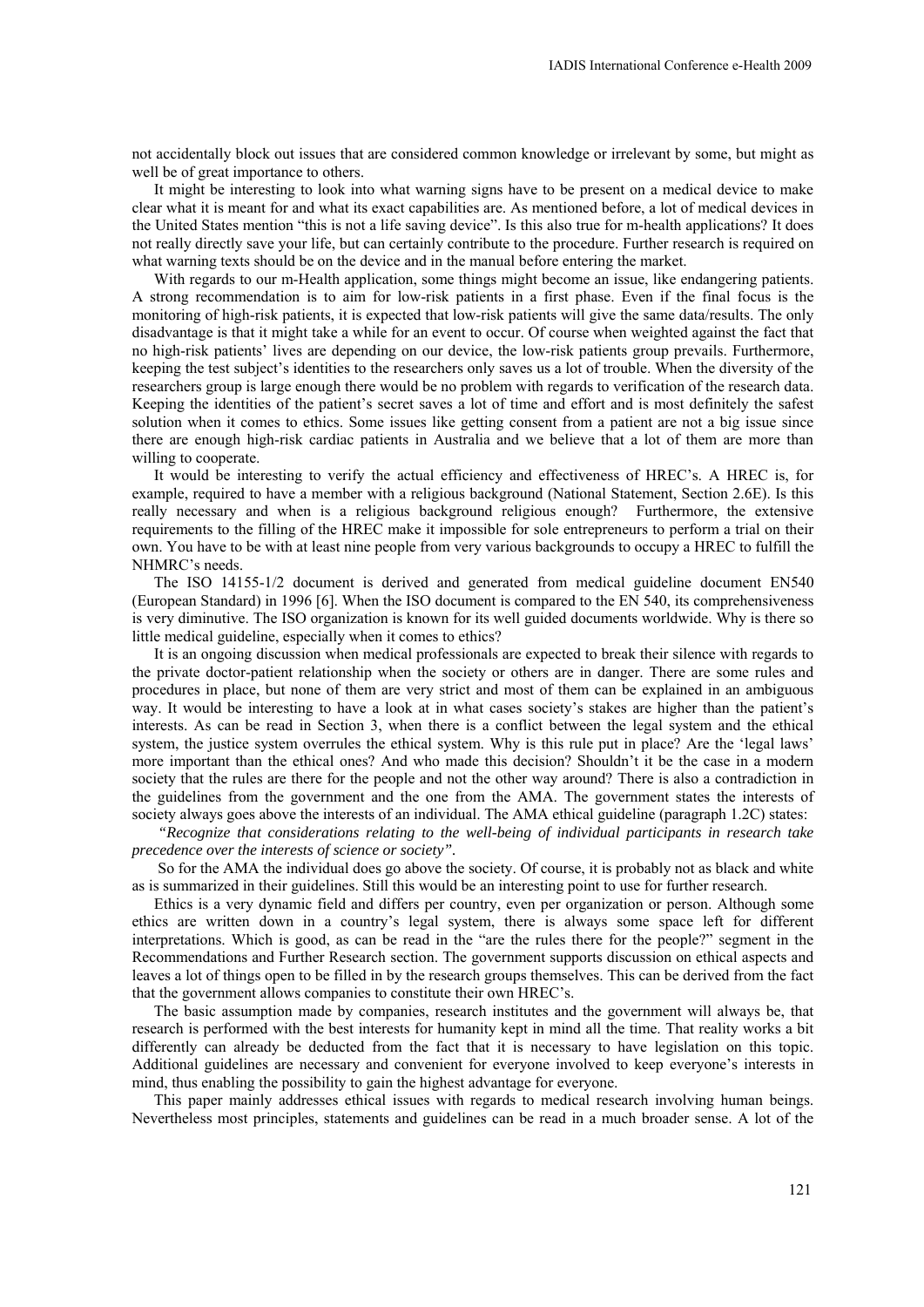things applying to medical research would also apply to other kinds of research or just basic ways of normal human behavior. In conclusion it can be said that every ethical aspect and the success of the clinical trials both begin and end with Good Clinical Practice, good thinking and common sense.

## **REFERENCES**

- [1] The American Heart Association, American Stroke Association "Heart Disease and Stroke statistics". Dallas, Texas, United States of America, 2005.
- [2] The Australian Medical Association. http://www.ama.com.au, Checked on: 06/04/2009.
- [3] The Australian Government, 'The Privacy Act 1988', Canberra, 1988.
- [4] The Australian Government Standards Australian, 'Personal Privacy Protection in Health Care Information Systems (AS4400-1995)' Canberra, Australia, 1995.
- [5] Diabetes Australia about us and mission statement on ethics. http://www.diabetesaustralia.com.au , Checked on: 06/04/2009.
- [6] D. Giroud (D-Target), 'A Revised Guideline for Medical Device Clinical Investigations: ISO 14155 Part 1 en 2: 2003', Yverdon, Switzerland, 2004.
- [7] Gay Valerie and Peter Leijdekkers, Personal health monitor website, http://www.personalhealthmonitor.net, Checked on: 06/04/2009.
- [8] International Organization for Standardization (ISO), 'ISO 14155-1: General requirements for clinical investigation of medical devices for human subjects', 'ISO 14155-2: Clinical Investigation Plans for clinical investigations of medical devices on human subjects' Geneve, Switzerland, 2003.
- [9] L. Lasagna, 'The Hippocratic Oath Modern Version 'School of Medicine, Tufts University, Boston, Massachusetts, United States of America, 1964.
- [10] National Health and Medical Research Council, The Australian Government, "National Statement on Ethical Conduct in Research Involving Humans", E35, Canberra, Australia, 1999.
- [11] The National Health and Medical Research Council and the Australian Vice Chancellors Committee, "Joint NHMRC / AVCC Statement and Guidelines on Research Practice". Canberra, Australia, 1997, for the Protection of Human Subjects of Research". Elkridge, Maryland, United States of America, April 1979.
- [12] National Health and Medical Research Council, Department of Health and Aging, The Australian Government, 'Guidelines under section 95 of the Privacy Act 1988', Canberra, 1988.
- [13] National Heart Foundation of Australia on ethics. http://www.heartfoundation.com.au/ , Checked on: 15/1/2009
- [14] National Health and Medical Research Council, The department of Health and Aging, The Australian Government, http://www.nhmrc.gov.au/ Checked on: 06/04/2009.
- [15] The United States Department of Health, Education and Welfare. "Ethical Principles and Guidelines for the Protection of Human Subjects of Research". Elkridge, Maryland, United States of America, April 1979.
- [16] University of Technology, Sydney: "Risk Assessment Schedule for performing research involving humans", Sydney, Australia, 2006.
- [17] Human Research and Ethics Committee. "Annual report of the Human Research and Ethics Committee 2004/2005," Sydney, Australia, June 2005.
- [18] World Medical Association "The declaration of Helsinki Ethical Principles for Medical Research Involving Human Subjects" Helsinki, Finland, June 1964.
- [19] Wikipedia Privacy or the right to be left alone http://en.wikipedia.org/wiki/Privacy Checked on: 06/04/2009.